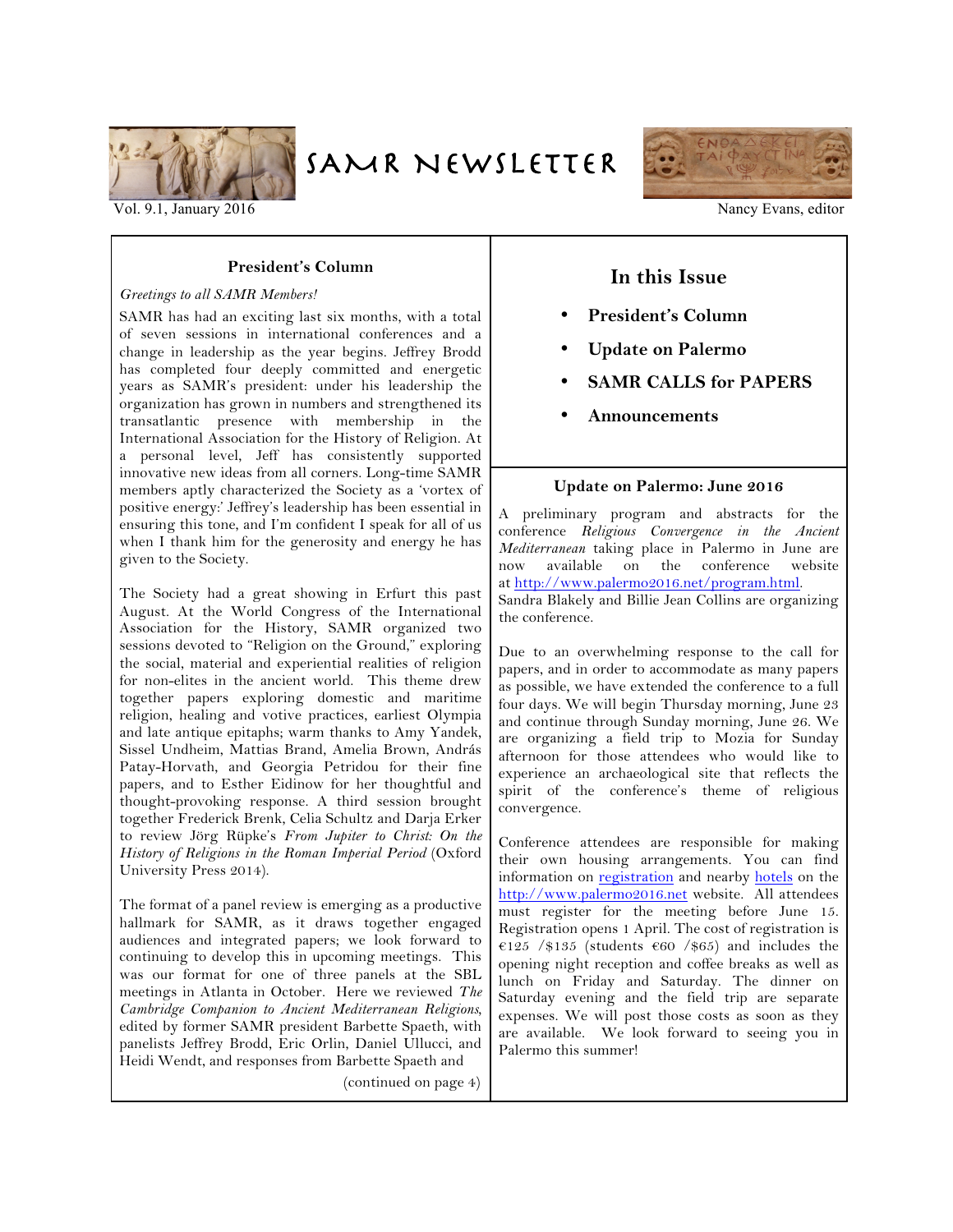# **SAMR CALL for PAPERS**

**SBL Annual Meeting, San Antonio, Texas, November 19-22, 2016**

# **Teaching Ancient Mediterranean Religions**

Teaching about ancient Mediterranean religions occurs in a wide variety of course settings at different colleges, universities, and seminaries. This paper session seeks to explore this variety by considering different pedagogical models, presenting innovative techniques, and sharing best practices.

The Society for Ancient Mediterranean Religions invites scholars and students of the religions of the ancient Mediterranean world, including Greek, Roman, Egyptian, and Near Eastern religions, as well as early Christianity and Judaism, to submit abstracts that address the teaching of ancient Mediterranean religions. Potential topics include, but are not limited to: categorization and organization of subject matter; effective texts and instructional materials; notable uses of new technologies; the pros and cons of engaging students at all levels in the study of theory; and the interconnection of ancient Mediterranean religions with related subjects (e.g. History, Philosophy, Hebrew Bible, Second Temple and Rabbinic Judaism, Christian origins, Late Antiquity and Islamic origins).

Proposals should be submitted electronically through the SBL website. The deadline is **Tuesday, 1 March, 2016**. You must be a member of the SBL or seek a waiver in order to deliver a paper. Papers should last between 15 and 20 minutes. Abstracts should contain a title and a word count, but should not have any information regarding the identity of the submitter. All abstracts will be reviewed anonymously. Please direct all queries to SAMR at socamr@gmail.com.

# **SAMR CALL for PAPERS**

**SCS/AIA Annual Meeting, Toronto, Canada, January 5-8, 2017**

# **Roman Religion and Augustan Poetry**

For much of the 19th and 20th centuries, research on Roman religion excluded any serious consideration of Latin poetry. Scholarly consensus located 'real' Roman religion in practices, rather than in myths or beliefs, and in the traditions that supposedly antedated Greek and other non-Italic influences. Consequently, scholars either mined particular texts for nuggets of 'factual' information about specific festivals and practices (Ovid's *Fasti* in particular) or they simply dismissed it as something extraneous to 'real' Roman religion.

In recent decades, this simple either-or approach has been challenged from two directions. On the one hand, literary analysis of these texts has shown that we cannot take the works of such complex and sophisticated writers as simple 'evidence' for actual practices. On the other hand, scholars who advocate for a more inclusive and complex notion of what constituted Roman religion have argued that the reflections in these texts about human interactions with the divine are as much as part of Roman religion as the rituals that they describe.

The Society of Ancient Mediterranean Religions invites scholars and students of Latin poetry and Roman religion to submit abstracts that address one aspect of the varied interrelations between religion and Augustan poetry. Such aspects might include (but are not limited to):

- poetry as exegesis of or commentary on particular religious practices
- poetry as a vehicle for reflections on proper relations between the divine and human spheres
- poetry as an expression of the religious worldview of the author

We also welcome papers on the role of ancient grammarians and other Late Antique commentators in shaping modern scholarship on religion in Augustan poetry, as well as new approaches to their use as sources for religion in the early Empire.

Abstracts should be submitted by email attachment as .doc or .docx files to socamr@gmail.com and should be from 500-600 words in length for a paper to last between 15 to 20 minutes. Abstracts should contain a title and a word count, but should not have any information regarding the identity of the submitter. For further information about abstract format, please see the SCS Program Guide. The deadline for submission of abstracts is **Tuesday, March 1, 2016**, and all abstracts for papers will be reviewed anonymously. Please direct all queries to SAMR at socamr@gmail.com.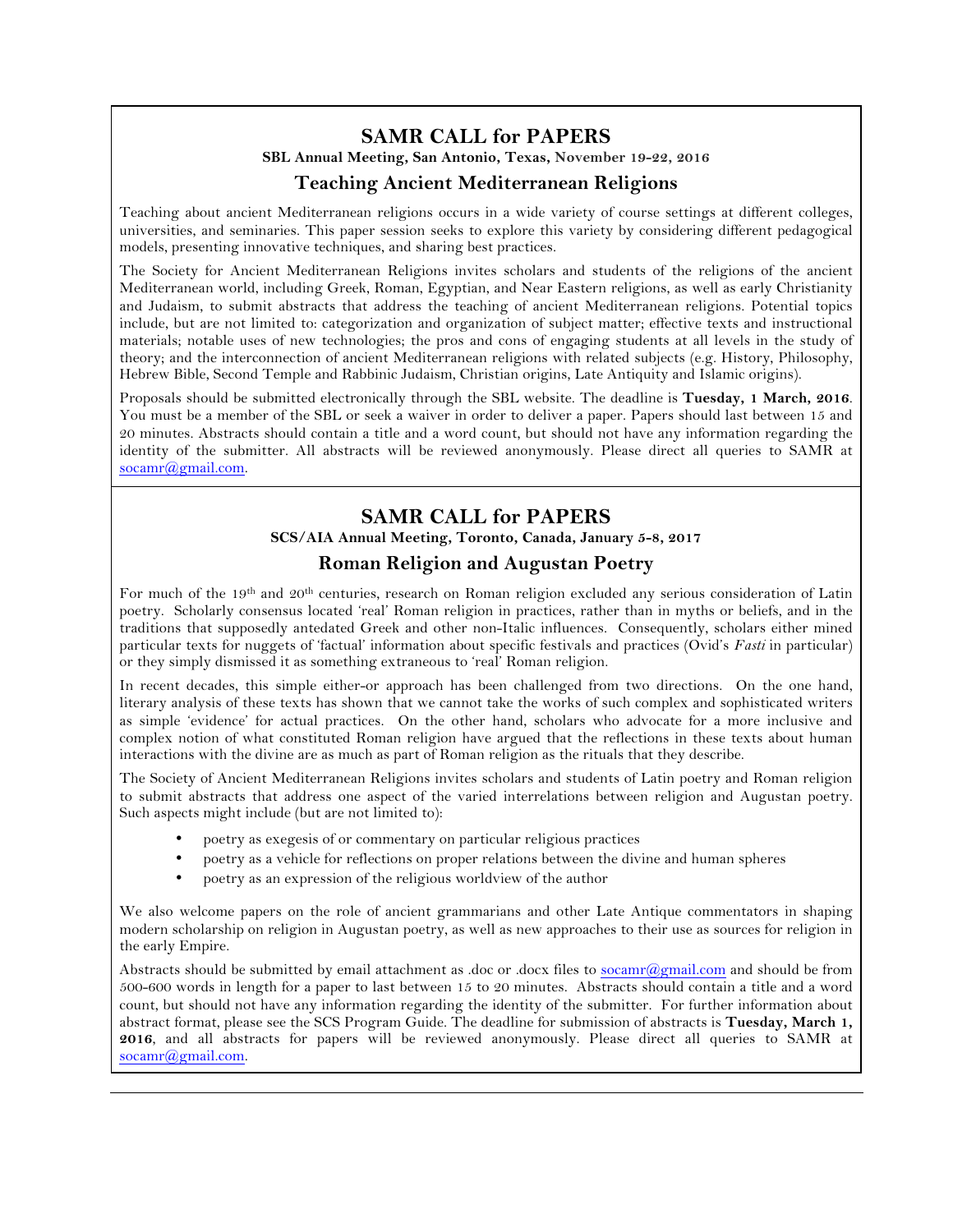## **ANNOUNCEMENTS**

# **Call for Papers The Mysteries of Mithras and other Mystic Cults in the Roman World Symposium Peregrinum 2016, Tarquinia**

Thursday, June 16—Sunday, June 19, 2016

Research on Mithras, Cybele, Isis, Serapis and other foreign gods within the Roman world is still ongoing and necessary. We barely know how these cults were shaped, what their aims were, how and why they firmly took root in the Roman world. Formerly known as "Oriental cults" or "Mystery cults", they could more appropriately be identified as "foreign cults", which was a Roman concept, and which allows a broader approach to the problem. Starting from the 3rd century BC "foreign" referred to all of Italy, and no longer merely to the area outside Rome, as we learn from the repression of foreign elements of the Bacchanalia, which affected the whole of Italy. The occasion for a new conference on this topic arises from the recent discovery of new monuments of Mithras in Tarquinia,Veii, Rome and Ostia, which could allow new research on Italian Mithraism.

Old and new discoveries of temples to Cybele could give impulse, moreover, to research the cultic connections with Isis or Mithras (see, for example, the cases of Ostia and Mainz). Interactions between other oriental cults are also rarely studied, or are their relations with the imperial ideology or specific interactions between foreign cults and Christianity. We will also welcome discussions of a better definition of the relationships between what was mysteric and what was not.

Hotel accommodations will cost, for a double room, about €100 for two people (breakfast and dinner included); a single room will cost somewhat more. Registration will be 40  $\epsilon$  per person, which will cover buffets and coffee breaks, excursion by bus to Vulci (possibly another trip as well to Cerveteri or another archaeological site), and a visit to the Etruscan necropolis and the archaeological museum of Tarquinia, where the new room for the statue of Mithras will probably be installed during the conference.

We hereby invite proposals for panels and individual papers on these and related topics. They should be submitted to Patricia A. Johnston (johnston@brandeis.edu) no later than March 1, 2016. All paper proposals will be peer-reviewed, and the decisions will be communicated by March 15, 2016. Panel session proposals will be reviewed as soon as they are received, and these proposers will receive notification within 30 days. Abstracts (written in English) for individual papers should not exceed 400 words; abstracts for panels should not exceed 600 words. Presentations should be in English. If that is not possible, ample materials should be distributed to all attendees to facilitate discussion after each talk.

The conference organizers are: Attilio Mastrocinque (Università di Verona) (attilio.mastrocinque@univr.it), Lászlo Tákács (Péter Pázmány Catholic University, Budapest) (takacs.laszlo@btk.ppke.hu), and Patricia A. Johnston (Brandeis University, Waltham, MA) (johnston@brandeis.edu).

## **Religion Before "Religion"**

October 14 and 15, 2016 Bowdoin College, Brunswick, Maine

The purpose of this colloquium is to bring together scholars of the ancient world to discuss not only the "what" (i.e., What is religion?) or the how (i.e., How do we theorize religion?), but rather the complex relationship between the two: that is, how do we examine our sources with a view both to evidence for the kinds of social practices that would today be described as religious activities, and also to the formation of discrete ways of talking or thinking about such practices among particular ancient peoples, at certain times, and in certain places. To that end, the overarching aims of the symposium are twofold, and participants will be invited to address one or both of the following topics: First, we will discuss how to define religion practices and understandings involving gods and similar beings that were widespread in the Greco-Roman world, and with a view to pre-Christian writings that sought to impose normative schemes upon these practices. Then, we will consider why and how Christians and Jews gave rise to entities that resemble "religions" in a more modern sense, largely through efforts of mutual differentiation and institutionalization. The potential yields of this line of inquiry would be to demonstrate the relevance of antiquity for understanding the history of the modern category of religion, while also drawing the study of ancient evidence into the wider academic study of religion. Scholars of antiquity do not simply have a history to bring to bear on the discipline of religious studies; they have much to say on matters of methodology and theoretical investigation, not least because the history of religion and the methods and theories used to illuminate history and theory that are not simply complementary but, in fact, dependent upon each other. Their role is all the more valuable to the wider academic study of religion since the origins of at least two modern religions trace to this period of study. Thus, we are poised to speak to a major shift in how "religion" was conceived. Organized by Professors Todd S. Berzon (Religion) and Dallas Denery (History)